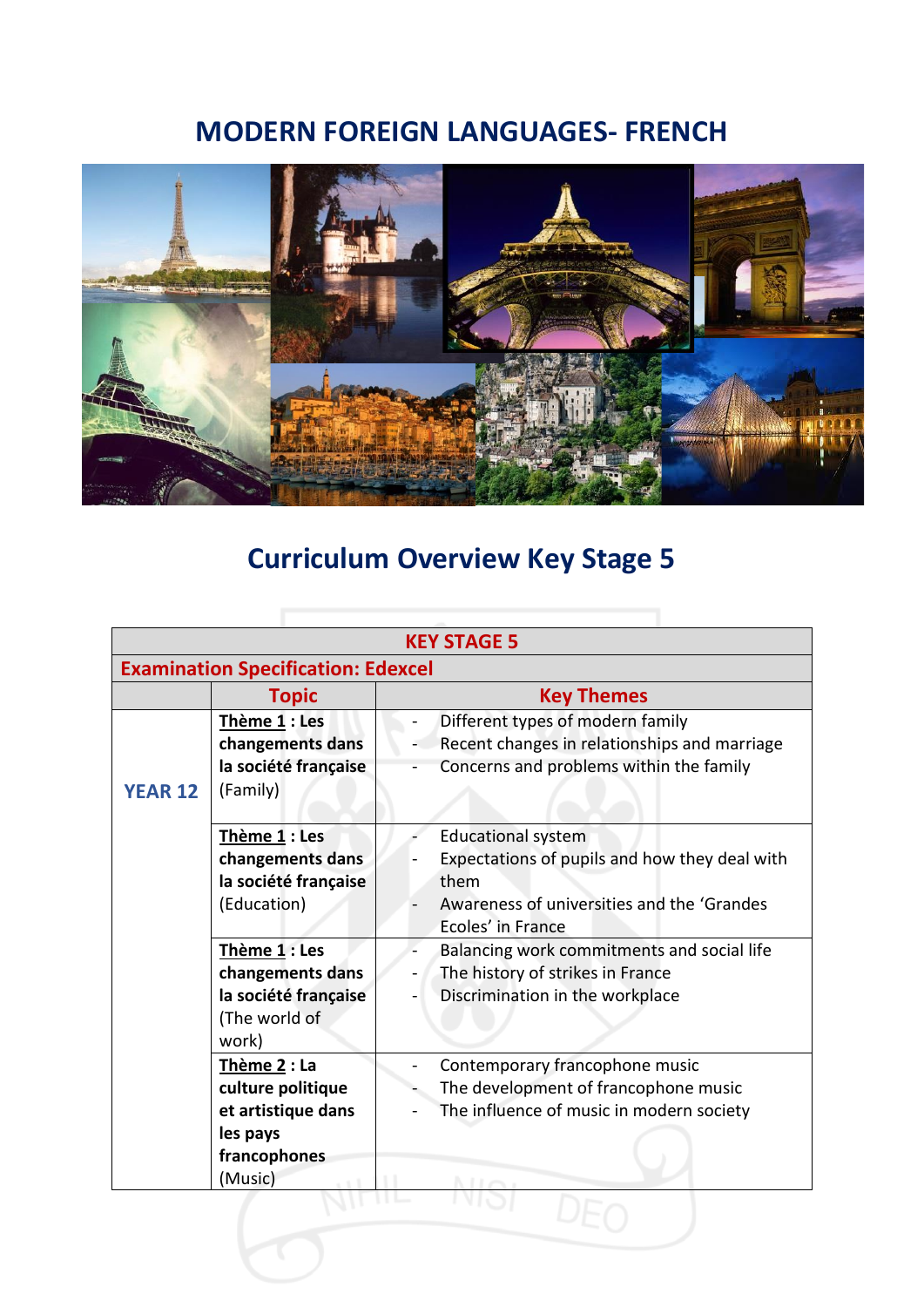|                | Thème 2 : La<br>culture politique<br>et artistique dans<br>les pays<br>francophones<br>(Media)   | Freedom of the Press<br>The influence of the internet on the written<br>press<br>The effects of media and new technology on<br>political and social life<br>How Christmas and other religious festivals are<br>changing in France<br>The influence of other cultures on festivals in<br>France and outre-mer                                                                                                                                                                                                                                                                                                   |
|----------------|--------------------------------------------------------------------------------------------------|----------------------------------------------------------------------------------------------------------------------------------------------------------------------------------------------------------------------------------------------------------------------------------------------------------------------------------------------------------------------------------------------------------------------------------------------------------------------------------------------------------------------------------------------------------------------------------------------------------------|
|                | Thème 2 : La<br>culture politique<br>et artistique dans<br>les pays<br>francophones<br>(Customs) | Everyday customs and traditions in France<br>Customs in francophone countries                                                                                                                                                                                                                                                                                                                                                                                                                                                                                                                                  |
|                | Independent<br>research project                                                                  | Developing research skills<br>Demonstrating the ability to initiate and<br>conduct individual research on a subject of<br>personal interest relating to the countries or<br>communities where French is spoken<br>Identifying a key question or subject of interest<br>Selecting relevant information in French from a<br>range of authentic sources including the<br>internet<br>Using information to illustrate knowledge and<br>understanding of the research subject<br>Analysing research findings<br>Elaborating on key points of interest as<br>appropriate through oral presentation and<br>discussion |
|                | <b>Topic</b>                                                                                     | <b>Key Themes</b>                                                                                                                                                                                                                                                                                                                                                                                                                                                                                                                                                                                              |
| <b>YEAR 13</b> | Thème 3:<br>L'immigration et la<br>société<br>multiculturelle<br>française                       | The impact of immigration on French society<br>The contributions of immigrants on the<br>economy<br>The contributions of immigrants on the culture                                                                                                                                                                                                                                                                                                                                                                                                                                                             |
|                | Thème 3:<br>L'immigration et la<br>société<br>multiculturelle<br>française                       | The challenges of immigration and integration<br>in France<br>What communities do<br>The marginalisation and alienation from the<br>immigrants' point of view                                                                                                                                                                                                                                                                                                                                                                                                                                                  |
|                |                                                                                                  |                                                                                                                                                                                                                                                                                                                                                                                                                                                                                                                                                                                                                |